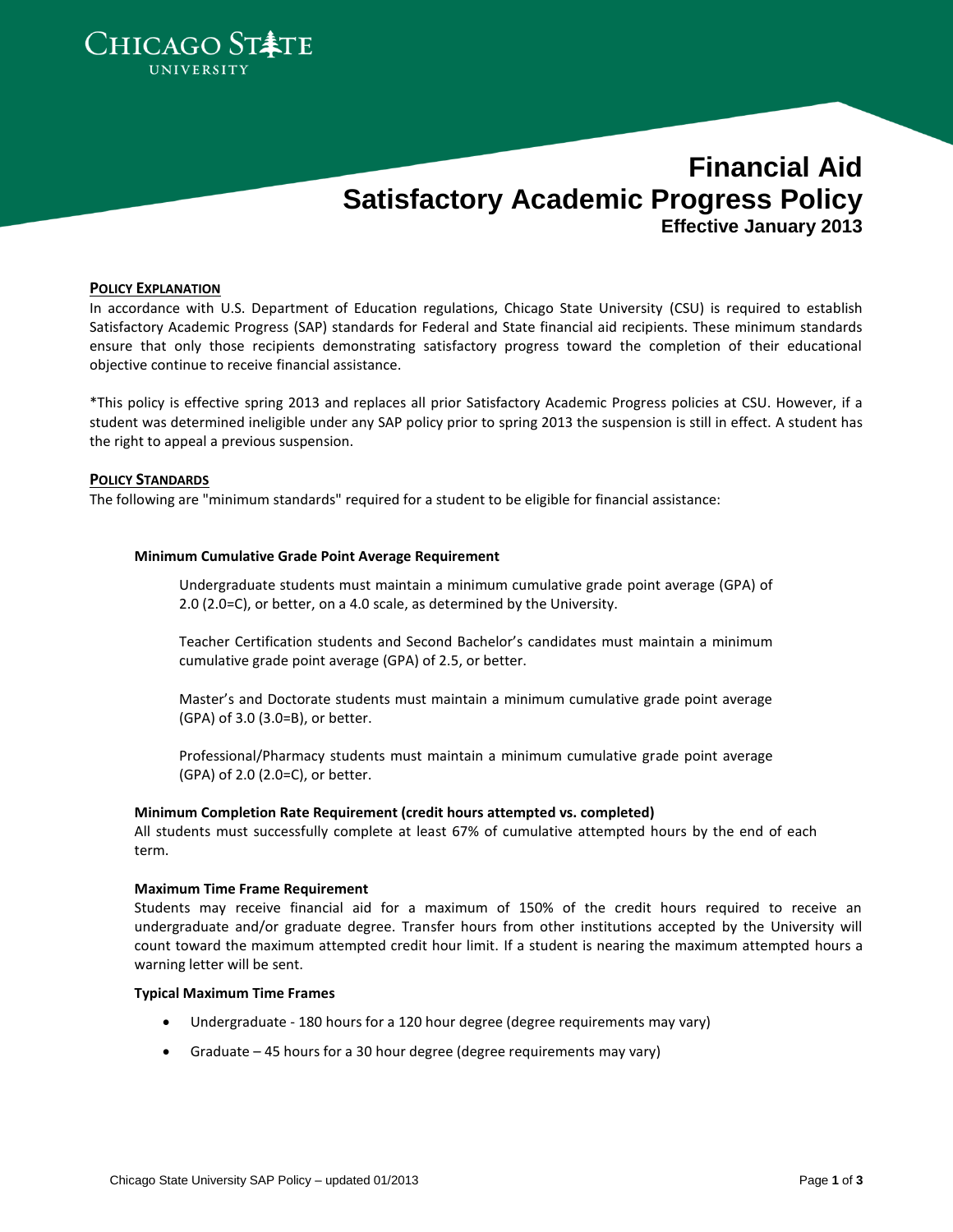

# **Financial Aid Satisfactory Academic Progress Policy Effective January 2013**

#### **ADDITIONAL INFORMATION ON MINIMUM COMPLETION RATE STANDARDS**

All students must comply with the minimum standards for Satisfactory Academic Progress Completion Rate. Satisfactory Academic Progress Completion Rate refers to the percentage of cumulative hours completed in relation to cumulative hours attempted. Attempted hours include all transfer credit, exam credit, hours with A, B, C, D, F, W, WP, WF, I (incomplete), X (missing grade), repeated hours, and remedial hours. Completed hours are those classes for which there is a letter grade of A, B, C, D, F, P, P1, I/F all accepted transfer credit(s) and exam (CLEP) credit(s).

\*Example: A student who has attempted 28 hours at the end of spring semester must have completed a minimum of 19 hours to reach the 67% completion rate.

All courses numbered 090-0990 are considered developmental courses, and will be deducted from an undergraduate student's 180 credit hours limit. Undergraduate students may receive financial aid for an additional maximum of 30 credit hours of attempted course work, if the 30 hours are classified as developmental.

Students who have changed majors can request to have their credits and grades reevaluated. Credits and grades that do not count towards the new major will not be included in the satisfaction progress determination. Once an undergraduate student pursuing his/her first bachelor's degree has reached 180 hours they may only change their major once.

The Office of Student Financial Aid is NOT notified when a student finishes an incomplete class or receives a grade change. Therefore, it is the student's responsibility to notify the Office of Student Financial Aid when incompletes are finished and/or grade changes are made. Hours determined to be remedial shall count as completed if passed even though not applicable to graduation requirements.

## **REVIEW PERIOD**

At the end of each semester, the record of every student will be reviewed to determine if the student has made progress according to the minimum standards set by this policy.

Students not meeting SAP at the end of a semester **and** who have an existing academic plan must have their academic progress reviewed by their academic advisor. The review will determine if the student's financial aid is reinstated.

Academic advisors are to submit completed review forms along with the student's academic plans to the Office of Student Financial Aid.

## **FINANCIAL AID WARNING**

If a student is not making progress according to minimum standards under this policy, he/she will be placed on Financial Aid Warning and allowed a following semester of enrollment to achieve the minimum standards, without having to file an Appeal. Students are eligible to receive financial aid during their warning period. If at the end of that warning semester the student has not achieved satisfactory progress, the student's financial aid will be suspended.

*Please Note*: A student will be placed on Financial Aid Warning the first time they are in violation of the SAP Policy. In the event that a student had once been placed on warning, but subsequently met compliance guide lines within the SAP policy, and then, in a future semester violated the SAP Policy, the student would once again be placed on Financial Aid Warning.